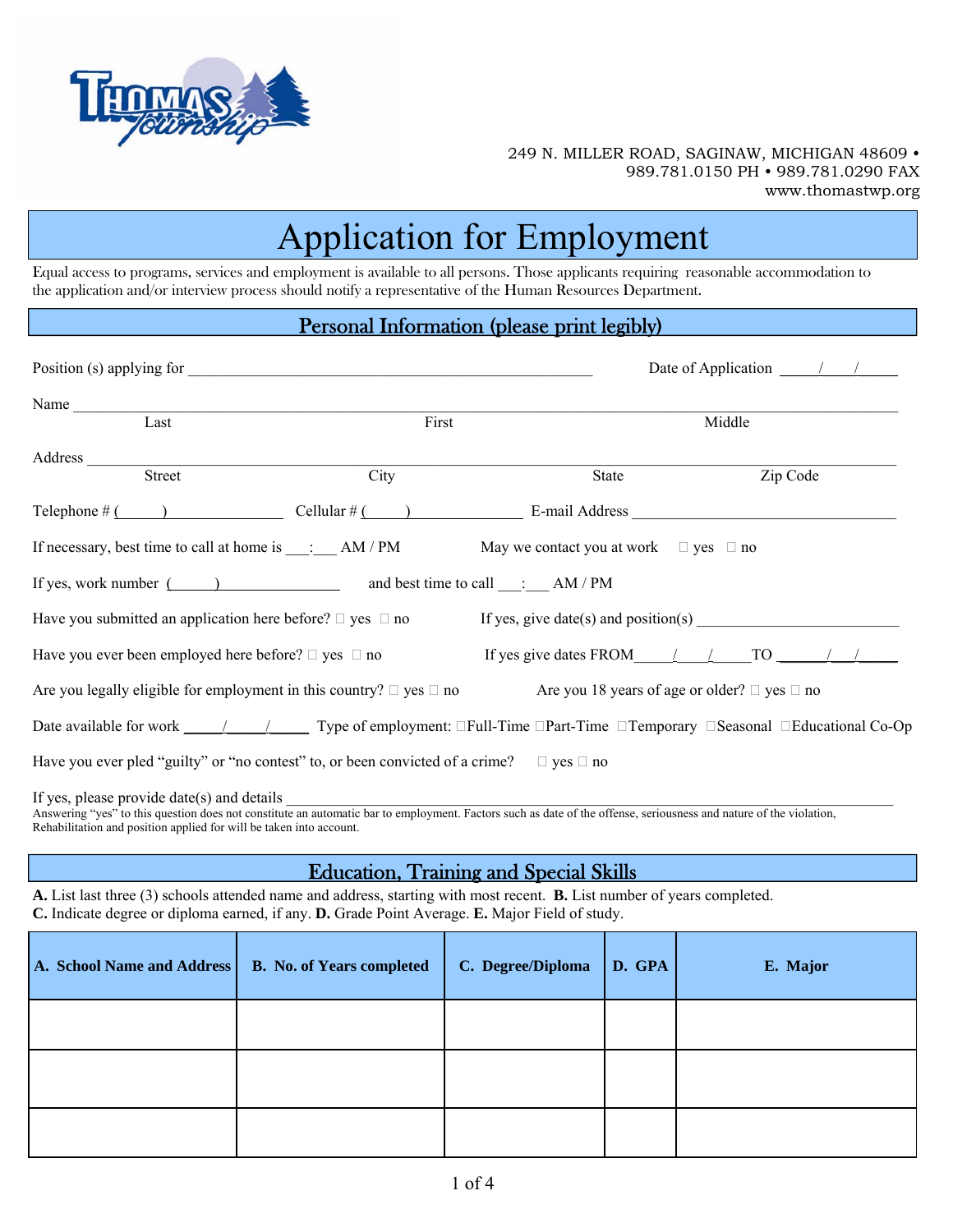## **Employment History**

| Employer                           | Telephone                         | <b>Dates Employed</b><br>From                      | Summarize responsibilities performed |
|------------------------------------|-----------------------------------|----------------------------------------------------|--------------------------------------|
| Address                            |                                   | $\frac{1}{\text{To}}$                              |                                      |
| Starting Job Title/Final Job Title |                                   |                                                    |                                      |
| Reason for Leaving                 |                                   | <b>Hourly Rate/Salary</b><br><b>Starting</b><br>\$ |                                      |
| Supervisor                         |                                   | Per<br>Final                                       |                                      |
| May we contact                     | $\Box$ yes $\Box$ no $\Box$ later |                                                    |                                      |
| Employer                           | Telephone                         | <b>Dates Employed</b>                              | Summarize responsibilities performed |
| Address                            |                                   | From<br>$\frac{1}{10}$                             |                                      |
| Starting Job Title/Final Job Title |                                   |                                                    |                                      |
| Reason for Leaving                 |                                   | <b>Hourly Rate/Salary</b><br>Starting              |                                      |
| Supervisor                         |                                   | \$<br>Per                                          |                                      |
| May we contact                     | $\Box$ yes $\Box$ no $\Box$ later | Final<br>\$<br>Per                                 |                                      |
| Employer                           | Telephone                         | <b>Dates Employed</b>                              | Summarize responsibilities performed |
| Address                            |                                   | From<br>$\frac{1}{\text{To}}$                      |                                      |
| Starting Job Title/Final Job Title |                                   |                                                    |                                      |
| Reason for Leaving                 |                                   | <b>Hourly Rate/Salary</b><br>Starting              |                                      |
| Supervisor                         |                                   | \$<br>Per                                          |                                      |
| May we contact                     | $\Box$ yes $\Box$ no $\Box$ later | Final<br>\$<br>Per                                 |                                      |
| Employer                           | Telephone                         | <b>Dates Employed</b>                              | Summarize responsibilities performed |
| Address                            |                                   | From                                               |                                      |
| Starting Job Title/Final Job Title |                                   | $\overline{To}$                                    |                                      |
| Reason for Leaving                 |                                   | <b>Hourly Rate/Salary</b><br><b>Starting</b>       |                                      |
| Supervisor                         |                                   | \$<br>Per                                          |                                      |
| May we contact                     | $\Box$ yes $\Box$ no $\Box$ later | Final                                              |                                      |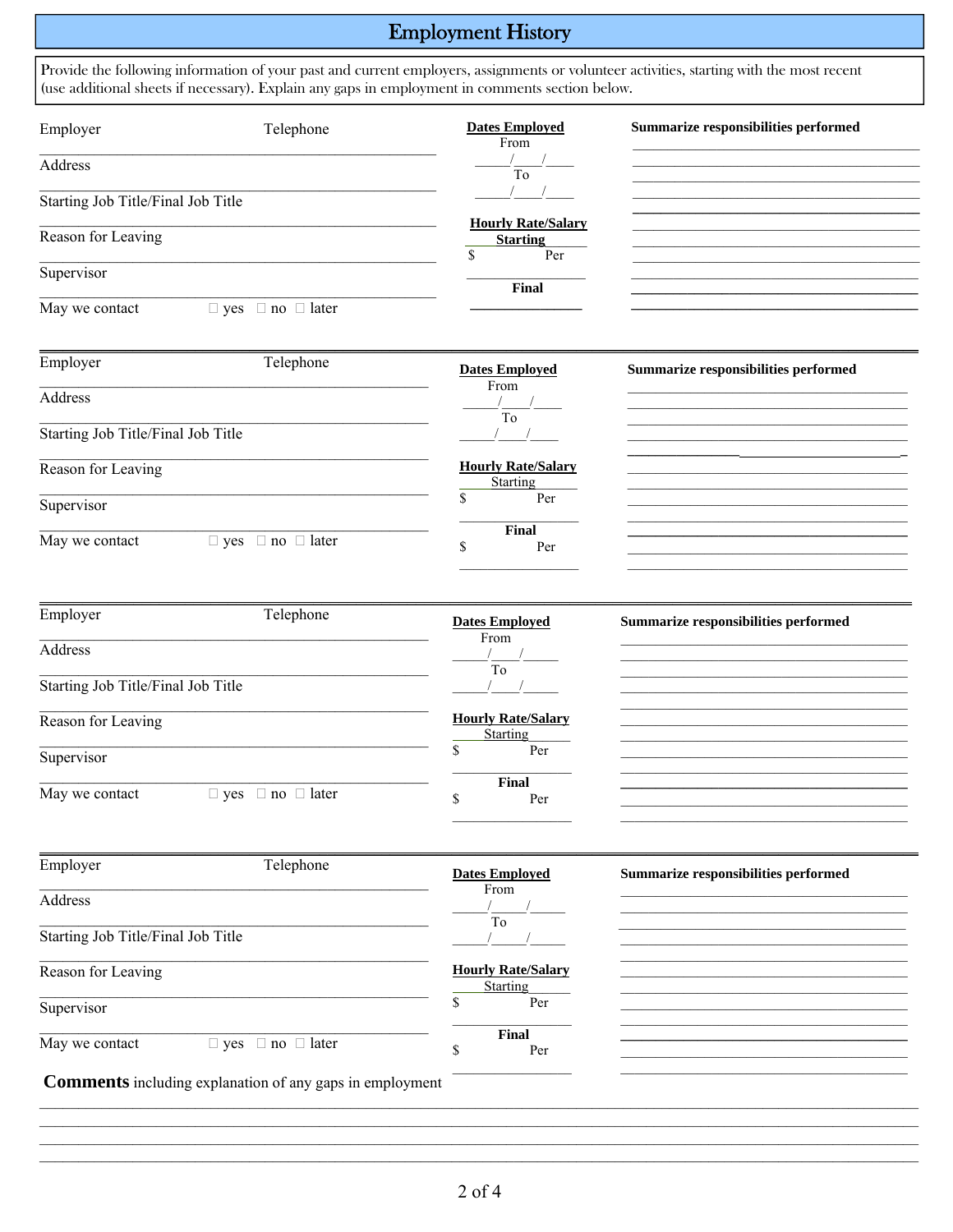#### Skills and Qualifications

Summarize any special training, skills, licenses and /or certificates that may qualify you as being able to perform jobrelated functions in the position for which you are applying.

 $\_$  , and the contribution of the contribution of the contribution of the contribution of the contribution of  $\mathcal{L}_\mathrm{max}$  $\_$  , and the contribution of the contribution of the contribution of the contribution of the contribution of  $\mathcal{L}_\mathrm{max}$  $\mathcal{L}_\mathcal{L} = \mathcal{L}_\mathcal{L} = \mathcal{L}_\mathcal{L} = \mathcal{L}_\mathcal{L} = \mathcal{L}_\mathcal{L} = \mathcal{L}_\mathcal{L} = \mathcal{L}_\mathcal{L} = \mathcal{L}_\mathcal{L} = \mathcal{L}_\mathcal{L} = \mathcal{L}_\mathcal{L} = \mathcal{L}_\mathcal{L} = \mathcal{L}_\mathcal{L} = \mathcal{L}_\mathcal{L} = \mathcal{L}_\mathcal{L} = \mathcal{L}_\mathcal{L} = \mathcal{L}_\mathcal{L} = \mathcal{L}_\mathcal{L}$  $\_$  , and the contribution of the contribution of the contribution of the contribution of the contribution of  $\mathcal{L}_\mathrm{max}$  $\_$  , and the contribution of the contribution of the contribution of the contribution of the contribution of  $\mathcal{L}_\mathrm{max}$  $\_$  , and the contribution of the contribution of the contribution of the contribution of the contribution of  $\mathcal{L}_\mathrm{max}$  $\_$  , and the contribution of the contribution of the contribution of the contribution of the contribution of  $\mathcal{L}_\mathrm{max}$  $\mathcal{L}_\mathcal{L} = \mathcal{L}_\mathcal{L} = \mathcal{L}_\mathcal{L} = \mathcal{L}_\mathcal{L} = \mathcal{L}_\mathcal{L} = \mathcal{L}_\mathcal{L} = \mathcal{L}_\mathcal{L} = \mathcal{L}_\mathcal{L} = \mathcal{L}_\mathcal{L} = \mathcal{L}_\mathcal{L} = \mathcal{L}_\mathcal{L} = \mathcal{L}_\mathcal{L} = \mathcal{L}_\mathcal{L} = \mathcal{L}_\mathcal{L} = \mathcal{L}_\mathcal{L} = \mathcal{L}_\mathcal{L} = \mathcal{L}_\mathcal{L}$ 

#### References

List name and telephone number of three business/work references who are **not** related to you and are **not** previous supervisors. If not applicable, list three school or personal references who are not related to you.

| <b>Name</b> | <b>Telephone</b> | <b>Number of Years Known</b> |
|-------------|------------------|------------------------------|
|             |                  |                              |
|             |                  |                              |
|             |                  |                              |

### Additional Information

List professional, trade, business or civic associations and any offices held.

 Exclude memberships that would reveal race, color, religion, sex national origin, citizenship, age, mental or physical disabilities, veteran/reserve national guard or any other similarly protected status.

| Organization | <b>Offices Held</b> |
|--------------|---------------------|
|              |                     |
|              |                     |
|              |                     |

List special accomplishments, publications, awards, etc.

Exclude memberships that would reveal race, color, religion, sex, national origin, citizenship, age, mental or physical disabilities, veteran/reserve national guard or any other similarly protected status.  $\_$  , and the contribution of the contribution of the contribution of the contribution of the contribution of  $\mathcal{L}_\mathrm{max}$ 

 $\_$  , and the contribution of the contribution of the contribution of the contribution of the contribution of  $\mathcal{L}_\mathrm{max}$  $\_$  , and the contribution of the contribution of the contribution of the contribution of the contribution of  $\mathcal{L}_\mathrm{max}$  $\_$  , and the contribution of the contribution of the contribution of the contribution of the contribution of  $\mathcal{L}_\mathrm{max}$  $\mathcal{L}_\mathcal{L} = \mathcal{L}_\mathcal{L} = \mathcal{L}_\mathcal{L} = \mathcal{L}_\mathcal{L} = \mathcal{L}_\mathcal{L} = \mathcal{L}_\mathcal{L} = \mathcal{L}_\mathcal{L} = \mathcal{L}_\mathcal{L} = \mathcal{L}_\mathcal{L} = \mathcal{L}_\mathcal{L} = \mathcal{L}_\mathcal{L} = \mathcal{L}_\mathcal{L} = \mathcal{L}_\mathcal{L} = \mathcal{L}_\mathcal{L} = \mathcal{L}_\mathcal{L} = \mathcal{L}_\mathcal{L} = \mathcal{L}_\mathcal{L}$  $\_$  , and the contribution of the contribution of the contribution of the contribution of the contribution of  $\mathcal{L}_\text{max}$ 

 $\_$  , and the contribution of the contribution of the contribution of the contribution of the contribution of  $\mathcal{L}_\mathrm{max}$  $\_$  , and the contribution of the contribution of the contribution of the contribution of the contribution of  $\mathcal{L}_\mathrm{max}$  $\_$  , and the contribution of the contribution of the contribution of the contribution of the contribution of  $\mathcal{L}_\mathrm{max}$  $\_$  , and the contribution of the contribution of the contribution of the contribution of the contribution of  $\mathcal{L}_\mathrm{max}$  $\mathcal{L}_\mathcal{L} = \mathcal{L}_\mathcal{L} = \mathcal{L}_\mathcal{L} = \mathcal{L}_\mathcal{L} = \mathcal{L}_\mathcal{L} = \mathcal{L}_\mathcal{L} = \mathcal{L}_\mathcal{L} = \mathcal{L}_\mathcal{L} = \mathcal{L}_\mathcal{L} = \mathcal{L}_\mathcal{L} = \mathcal{L}_\mathcal{L} = \mathcal{L}_\mathcal{L} = \mathcal{L}_\mathcal{L} = \mathcal{L}_\mathcal{L} = \mathcal{L}_\mathcal{L} = \mathcal{L}_\mathcal{L} = \mathcal{L}_\mathcal{L}$  $\_$  , and the contribution of the contribution of the contribution of the contribution of the contribution of  $\mathcal{L}_\text{max}$ 

List any additional information you would like us to consider.